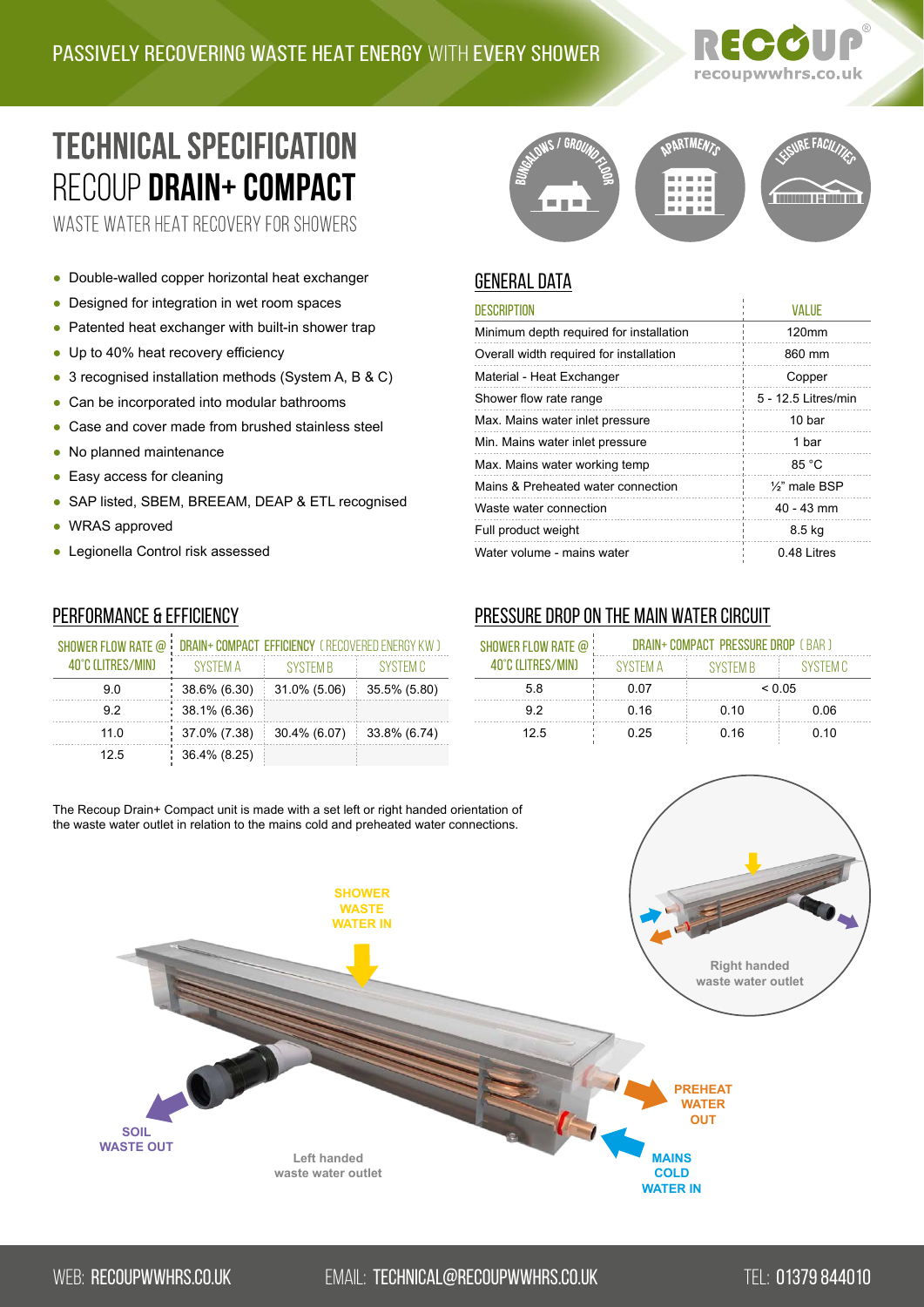# **TECHNICAL SPECIFICATION** RECOUP DRAIN+ COMPACT



#### DRAWINGS & DIAGRAMS



WEB: RECOUPWWHRS.CO.UK EMAIL: TECHNICAL@RECOUPWWHRS.CO.UK TEL: [01379 844010](http://tel:+441379844010)